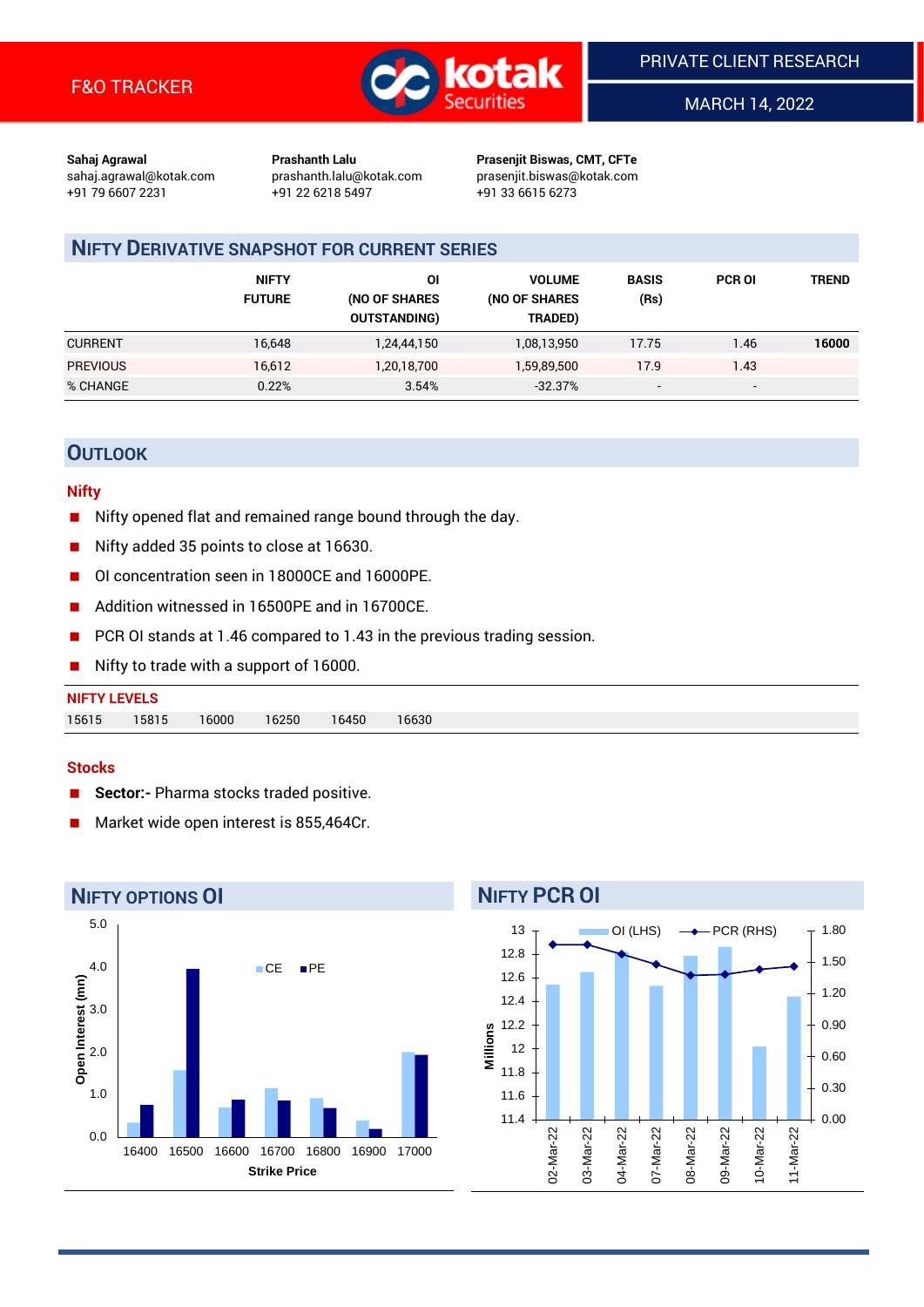# **FUTURE STATISTICS**

## **OI INCREASE**

| <b>SYMBOL</b>     | ΟI     | ΟI          | <b>PRICE CHG</b> |
|-------------------|--------|-------------|------------------|
|                   | $(\%)$ | (SHARES)    | (%)              |
| <b>GNFC</b>       | 54.7%  | 36,46,500   | 12.4%            |
| <b>CHAMBLFERT</b> | 41.6%  | 24,72,000   | 2.1%             |
| COROMANDEL        | 20.8%  | 9,96,250    | 1.7%             |
| <b>BALRAMCHIN</b> | 20.6%  | 91.98.400   | 8.5%             |
| <b>CIPLA</b>      | 17.0%  | 1,05,69,000 | 5.8%             |
| <b>INTELLECT</b>  | 10.8%  | 6,22,500    | 2.6%             |
| <b>DALBHARAT</b>  | 8.3%   | 6,10,500    | $-3.5%$          |
| <b>MOTHERSUMI</b> | 7.9%   | 3,53,46,500 | $-0.8%$          |
| <b>IOC</b>        | 6.9%   | 3,77,26,000 | 2.3%             |
| <b>LAURUSLABS</b> | 6.4%   | 56.85.300   | 4.4%             |

| <b>OI DECREASE</b> |         |             |                  |
|--------------------|---------|-------------|------------------|
| <b>SYMBOL</b>      | ΟI      | ΟI          | <b>PRICE CHG</b> |
|                    | $(\%)$  | (SHARES)    | $(\%)$           |
| ABB                | $-8.8%$ | 2,17,000    | $-1.8%$          |
| <b>AUBANK</b>      | $-8.5%$ | 23,36,500   | 2.7%             |
| <b>MCX</b>         | $-7.4%$ | 21,11,550   | 4.5%             |
| <b>GAIL</b>        | $-5.9%$ | 3,07,74,500 | 3.3%             |
| <b>NAVINFLUOR</b>  | $-5.0%$ | 3,58,425    | 2.7%             |
| <b>POLYCAB</b>     | $-4.7%$ | 6,24,600    | 1.3%             |
| <b>APLLTD</b>      | $-4.5%$ | 17,65,400   | 1.5%             |
| <b>DIXON</b>       | $-4.3%$ | 5,48,500    | 0.7%             |
| <b>JUBLFOOD</b>    | $-3.7%$ | 27,83,875   | 4.0%             |
| <b>NAM-INDIA</b>   | $-3.4%$ | 23,96,800   | 0.4%             |

## **CASH STATISTICS**

| <b>TOP VOLUMES</b> |                      |              |              |  |  |  |  |  |
|--------------------|----------------------|--------------|--------------|--|--|--|--|--|
| <b>SYMBOL</b>      | <b>TRADED SHARES</b> | <b>VALUE</b> | <b>CLOSE</b> |  |  |  |  |  |
|                    | (QTY)                | (IN LAKHS)   |              |  |  |  |  |  |
| <b>TATAMOTORS</b>  | 5,15,10,243          | 2,13,190     | 418          |  |  |  |  |  |
| <b>TATASTEEL</b>   | 1,18,82,299          | 1,56,395     | 1.302        |  |  |  |  |  |
| <b>ICICIBANK</b>   | 2,05,46,724          | 1,39,211     | 678          |  |  |  |  |  |
| <b>RELIANCE</b>    | 56,56,799            | 1,35,543     | 2.399        |  |  |  |  |  |
| <b>CIPLA</b>       | 1,11,06,725          | 1,13,671     | 1,044        |  |  |  |  |  |
| <b>HDFCBANK</b>    | 75,75,390            | 1,05,788     | 1,397        |  |  |  |  |  |
| SBIN               | 2,20,91,309          | 1,03,876     | 470          |  |  |  |  |  |
| <b>AXISBANK</b>    | 1,42,24,356          | 99,123       | 691          |  |  |  |  |  |
| <b>ITC</b>         | 4,16,99,184          | 97,789       | 236          |  |  |  |  |  |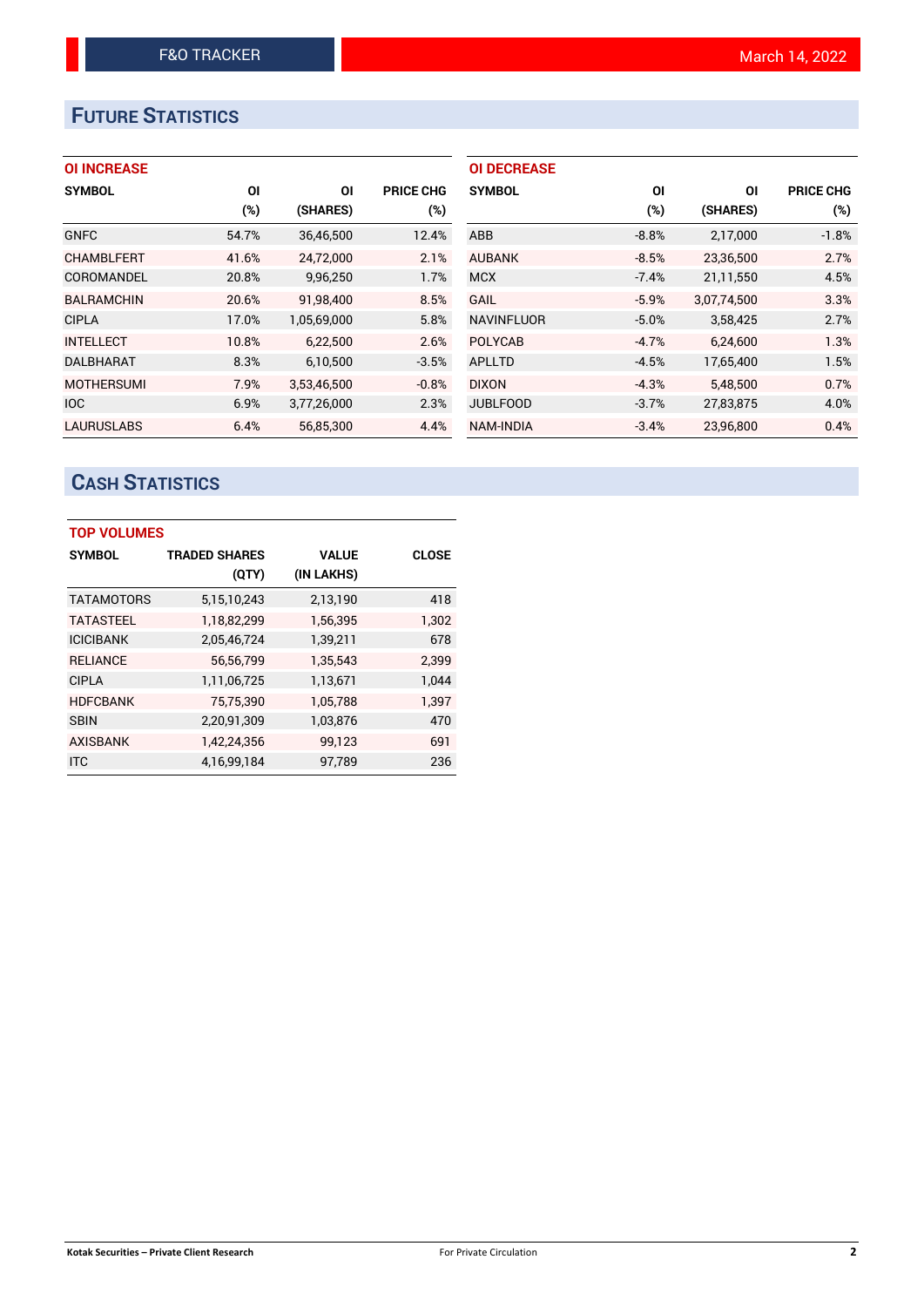## **OPTION STATISTICS**

## **SIGNIFICANT CALL OPEN INTEREST**

| <b>SYMBOL</b>     | <b>STRK</b>  | <b>OPTION</b> | <b>CLOSE</b> | FUT          | ΟI         |
|-------------------|--------------|---------------|--------------|--------------|------------|
|                   | <b>PRICE</b> | <b>TYPE</b>   | (RS)         | <b>CLOSE</b> | (SHARES)   |
| <b>NTPC</b>       | 135          | <b>CE</b>     | 1.3          | 132          | 407,72,100 |
| ONGC              | 200          | CE            | 1.7          | 175          | 168,63,000 |
| GAIL              | 160          | <b>CE</b>     | 2.2          | 149          | 92,90,300  |
| ONGC              | 180          | CF            | 5.2          | 175          | 88,08,800  |
| <b>TATAMOTORS</b> | 500          | <b>CE</b>     | 2.5          | 420          | 195,36,750 |
| <b>NTPC</b>       | 140          | <b>CE</b>     | 0.7          | 132          | 112,00,500 |
| <b>COALINDIA</b>  | 200          | CE            | 2.1          | 181          | 67,20,000  |
| <b>POWERGRID</b>  | 230          | CF            | 1.2          | 213          | 56,31,648  |
| <b>BPCL</b>       | 360          | <b>CE</b>     | 13.6         | 362          | 40,15,800  |
| <b>MARUTI</b>     | 8.000        | CE            | 38.1         | 7.130        | 4,52,700   |

| <b>SIGNIFICANT PUT OPEN INTEREST</b> |              |               |              |              |           |  |  |  |  |  |
|--------------------------------------|--------------|---------------|--------------|--------------|-----------|--|--|--|--|--|
| <b>SYMBOL</b>                        | <b>STRK</b>  | <b>OPTION</b> | <b>CLOSE</b> | <b>FUT</b>   | ΟI        |  |  |  |  |  |
|                                      | <b>PRICE</b> | TYPE          | (RS)         | <b>CLOSE</b> | (SHARES)  |  |  |  |  |  |
| <b>HINDALCO</b>                      | 550          | <b>PE</b>     | 6.4          | 591          | 28,92,825 |  |  |  |  |  |
| <b>CIPLA</b>                         | 900          | <b>PE</b>     | 4.1          | 1.047        | 8,63,200  |  |  |  |  |  |
| <b>TATAMOTORS</b>                    | 400          | <b>PE</b>     | 11.5         | 420          | 57,28,500 |  |  |  |  |  |
| <b>POWERGRID</b>                     | 210          | <b>PE</b>     | 4.1          | 213          | 22,61,192 |  |  |  |  |  |
| <b>CIPLA</b>                         | 1,000        | PE            | 17.3         | 1,047        | 7,48,800  |  |  |  |  |  |
| <b>ITC</b>                           | 220          | <b>PE</b>     | 0.7          | 237          | 79,00,800 |  |  |  |  |  |
| <b>BANKBARODA</b>                    | 100          | <b>PE</b>     | 2.9          | 105          | 60,25,500 |  |  |  |  |  |
| <b>ITC</b>                           | 230          | <b>PE</b>     | 2.3          | 237          | 64,00,000 |  |  |  |  |  |
| <b>MARUTI</b>                        | 7,000        | PE            | 208.8        | 7,130        | 1,59,900  |  |  |  |  |  |
| <b>ITC</b>                           | 210          | <b>PE</b>     | 0.4          | 237          | 59.68.000 |  |  |  |  |  |

| SIGNIFICANT CALL OPEN INTEREST ADDITION |              |               |             |                  | SIGNIFICANT PUT OPEN INTEREST ADDITION |                   |              |               |             |        |              |
|-----------------------------------------|--------------|---------------|-------------|------------------|----------------------------------------|-------------------|--------------|---------------|-------------|--------|--------------|
| <b>SYMBOL</b>                           | <b>STRK</b>  | <b>OPTION</b> | <b>OPEN</b> | <b>CHG</b><br>ΟI | <b>CLOSE</b>                           | <b>SYMBOL</b>     | <b>STRK</b>  | <b>OPTION</b> | <b>OPEN</b> | OI CHG | <b>CLOSE</b> |
|                                         | <b>PRICE</b> | <b>TYPE</b>   | <b>INT</b>  | (%)              | (Rs)                                   |                   | <b>PRICE</b> | <b>TYPE</b>   | <b>INT</b>  | (%)    | (Rs)         |
| <b>LAURUSLABS</b>                       | 620          | <b>CE</b>     | 1,04,400    | 11500%           | 9.1                                    | <b>GNFC</b>       | 650          | <b>PE</b>     | 3,99,100    | 30600% | 12.4         |
| <b>CIPLA</b>                            | 1.180        | <b>CE</b>     | 2.25.550    | 8575%            | 4.6                                    | <b>CIPLA</b>      | 1.010        | <b>PE</b>     | 1.28.050    | 19600% | 20.2         |
| <b>SUNPHARMA</b>                        | 1,050        | <b>CE</b>     | 1,23,200    | 5767%            | 1.5                                    | <b>GNFC</b>       | 660          | <b>PE</b>     | 2,09,300    | 16000% | 14.8         |
| <b>GNFC</b>                             | 710          | <b>CE</b>     | 2,23,600    | 4200%            | 33.4                                   | <b>GNFC</b>       | 640          | <b>PE</b>     | 1.45.600    | 11100% | 10.3         |
| <b>BALRAMCHIN</b>                       | 515          | <b>CE</b>     | 1,15,200    | 2300%            | 16.4                                   | <b>BALRAMCHIN</b> | 470          | <b>PE</b>     | 2,56,000    | 7900%  | 17.2         |
| <b>CIPLA</b>                            | 1.080        | <b>CE</b>     | 4.60.200    | 1262%            | 20.3                                   | <b>CIPLA</b>      | 1.050        | <b>PE</b>     | 1.42.350    | 5375%  | 36.4         |
| <b>AUROPHARMA</b>                       | 710          | <b>CE</b>     | 1,29,000    | 975%             | 6.7                                    | <b>GNFC</b>       | 670          | <b>PE</b>     | 1,17,000    | 4400%  | 17.9         |
| <b>CIPLA</b>                            | 1.060        | <b>CE</b>     | 4.19.900    | 823%             | 28.1                                   | <b>JINDALSTEL</b> | 480          | <b>PE</b>     | 2.00.000    | 3900%  | 21.3         |
| <b>GNFC</b>                             | 700          | <b>CE</b>     | 7,57,900    | 677%             | 38.3                                   | <b>IOC</b>        | 121          | <b>PE</b>     | 2,60,000    | 1900%  | 3.1          |
| <b>CIPLA</b>                            | 1.040        | <b>CE</b>     | 5,66,150    | 671%             | 37.5                                   | <b>CIPLA</b>      | 1.000        | <b>PE</b>     | 7,48,800    | 1029%  | 17.3         |

| <b>CALL OPTION VOLUMES</b> |              |               |                  | <b>PUT OPTION VOLUMES</b> |                   |              |               |                  |              |
|----------------------------|--------------|---------------|------------------|---------------------------|-------------------|--------------|---------------|------------------|--------------|
| <b>SYMBOL</b>              | <b>STRK</b>  | <b>OPTION</b> | <b>CONTRACTS</b> | <b>CLOSE</b>              | <b>SYMBOL</b>     | <b>STRK</b>  | <b>OPTION</b> | <b>CONTRACTS</b> | <b>CLOSE</b> |
|                            | <b>PRICE</b> | <b>TYPE</b>   |                  | (Rs)                      |                   | <b>PRICE</b> | <b>TYPE</b>   |                  | (Rs)         |
| <b>SUNPHARMA</b>           | 900          | <b>CE</b>     | 31,907           | 23.2                      | <b>TATASTEEL</b>  | 1,300        | <b>PE</b>     | 10,781           | 49.9         |
| <b>RELIANCE</b>            | 2,400        | <b>CE</b>     | 25,575           | 61.3                      | <b>RELIANCE</b>   | 2.400        | <b>PE</b>     | 9.213            | 58.9         |
| <b>TATASTEEL</b>           | 1,400        | <b>CE</b>     | 24,367           | 21.2                      | <b>ITC</b>        | 230          | <b>PE</b>     | 7,558            | 2.3          |
| <b>ITC</b>                 | 240          | <b>CE</b>     | 19,042           | 3.6                       | <b>RELIANCE</b>   | 2,300        | <b>PE</b>     | 7.261            | 25.2         |
| <b>TATASTEEL</b>           | 1,340        | <b>CE</b>     | 17,362           | 39.0                      | <b>ITC</b>        | 220          | <b>PE</b>     | 6,596            | 0.7          |
| <b>RELIANCE</b>            | 2,500        | <b>CE</b>     | 15.769           | 23.3                      | <b>INFY</b>       | 1,800        | <b>PE</b>     | 6,179            | 28.6         |
| <b>ITC</b>                 | 250          | <b>CE</b>     | 15,674           | 1.5                       | <b>TATAMOTORS</b> | 400          | <b>PE</b>     | 5.865            | 11.5         |
| <b>TATASTEEL</b>           | 1.320        | <b>CE</b>     | 15.158           | 46.9                      | <b>TATASTEEL</b>  | 1,200        | <b>PE</b>     | 5.850            | 17.1         |
| <b>TATASTEEL</b>           | 1,300        | <b>CE</b>     | 14,801           | 55.8                      | <b>CIPLA</b>      | 1,000        | <b>PE</b>     | 5.500            | 17.3         |
| <b>CIPLA</b>               | 1,100        | <b>CE</b>     | 13,527           | 15.4                      | <b>SBIN</b>       | 470          | <b>PE</b>     | 4,947            | 16.0         |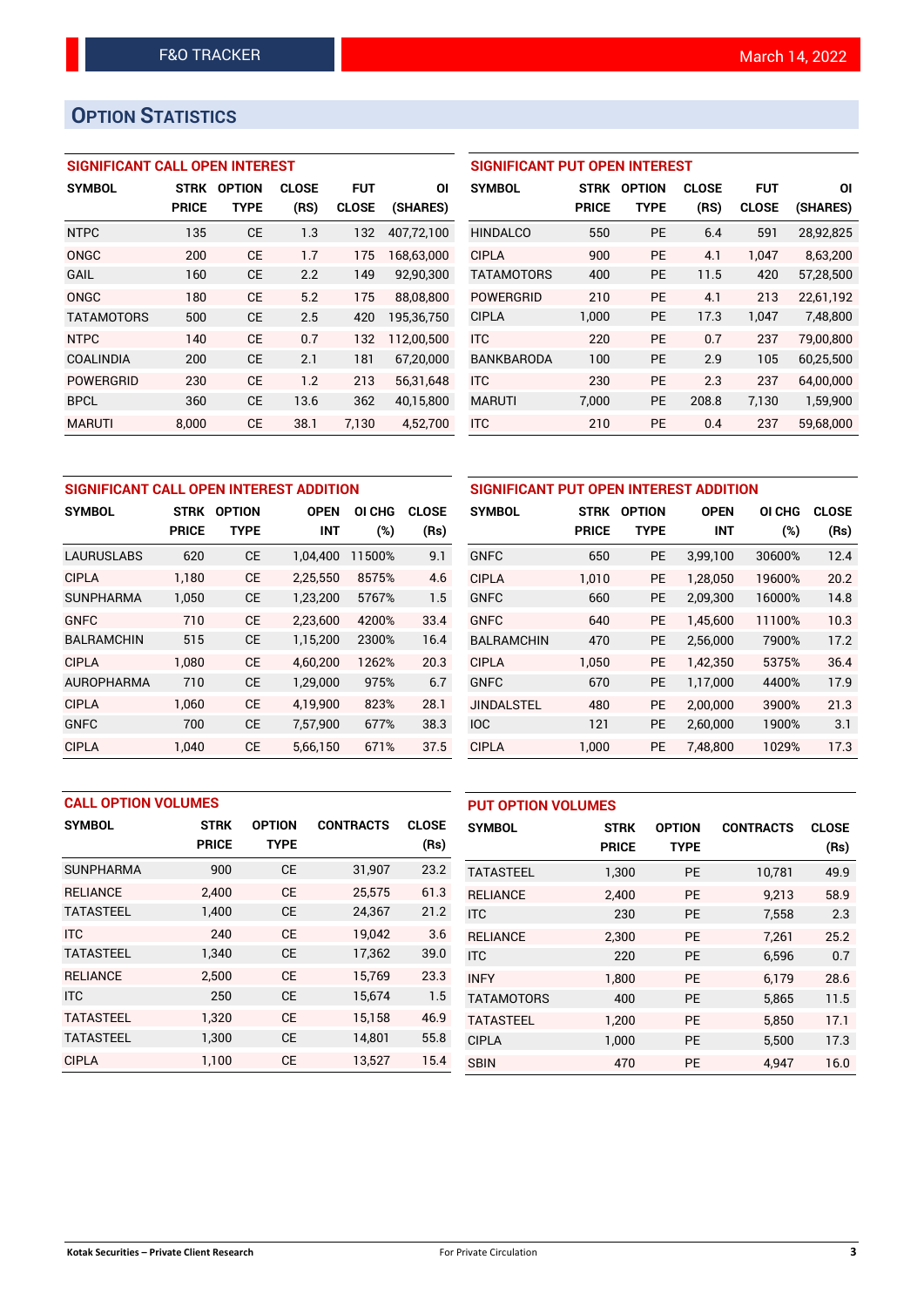## **RATING SCALE (PRIVATE CLIENT GROUP)**

- **BUY**  Stock/Index looks strong from the expiry/near term perspective and is expected to gain on the basis of technical and/or derivative parameters. Time frame is minimum of current expiry and in certain cases extend to the next series depending on the stock behaviour. Strict stop loss needs to be adhered to for every buy/long recommendation given.
- **SELL** Stock/Index looks weak from the expiry/near term perspective and is expected to gain on the basis of technical and/or derivative parameters. Time frame is minimum of current expiry and in certain cases extend to the next series depending on the stock behaviour. Strict stop loss needs to be adhered to for every sell/short recommendation given.

#### **FUNDAMENTAL RESEARCH TEAM (PRIVATE CLIENT GROUP)**

**Shrikant Chouhan Arun Agarwal Amit Agarwal, CFA Hemali Dhame** shrikant.chouhan@kotak.com arun.agarwal@kotak.com agarwal.amit@kotak.com Hemali.Dhame@kotak.com +91 22 6218 5408 +91 22 6218 6443 +91 22 6218 6439 +91 22 6218 6433

jatin.damania@kotak.com +91 22 6218 6440 +91 22 6218 6432 +91 80801 97299 +91 22 6218 6427

**Sumit Pokharna** Pankaj Kumar<br>Oil and Gas, Information Tech Construction, C sumit.pokharna@kotak.com pankajr.kumar@kotak.com +91 22 6218 6438 +91 22 6218 6434

**Jatin Damania Purvi Shah Rini Mehta K. Kathirvelu**

Construction, Capital Goods & Midcaps

Transportation, Paints, FMCG

Metals & Mining, Midcap Pharmaceuticals Pharmaceuticals Research Associate Support Executive<br>
iatin.damania@kotak.com purvi.shah@kotak.com rini.mehta@kotak.com k.kathirvelu@kotak.com

## **TECHNICAL RESEARCH TEAM (PRIVATE CLIENT GROUP)**

**Shrikant Chouhan Amol Athawale Sayed Haider** [shrikant.chouhan@kotak.com](mailto:shrikant.chouhan@kotak.com) [amol.athawale@kotak.com](mailto:amol.athawale@kotak.com) Research Associate +91 22 6218 5408 +91 20 6620 3350 [sayed.haider@kotak.com](mailto:sayed.haider@kotak.com)

+91 22 62185498

#### **DERIVATIVES RESEARCH TEAM (PRIVATE CLIENT GROUP)**

+91 79 6607 2231 +91 22 6218 5497 +91 33 6615 6273

**Sahaj Agrawal Prashanth Lalu Prasenjit Biswas, CMT, CFTe** [prasenjit.biswas@kotak.com](mailto:prasenjit.biswas@kotak.com)